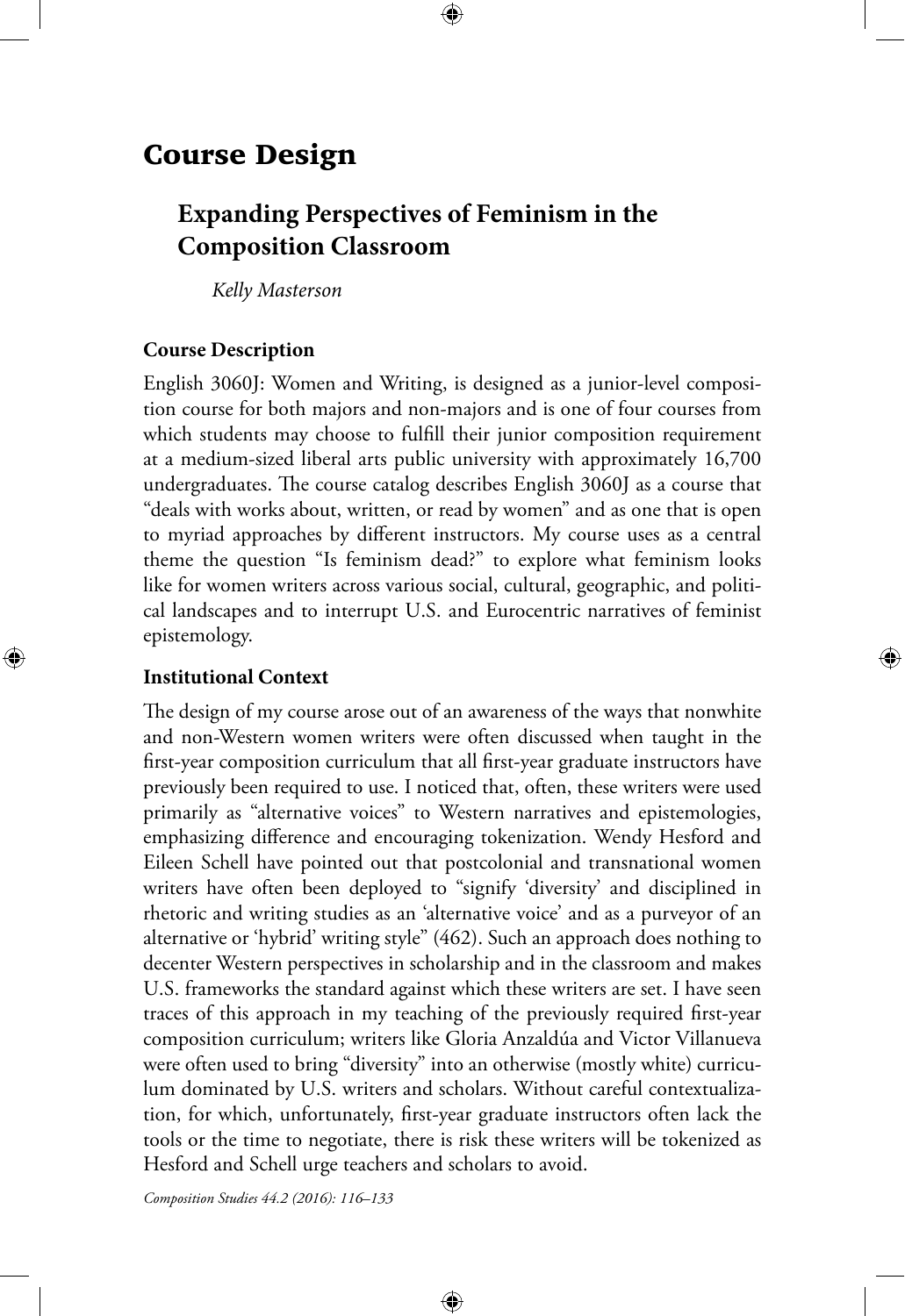I saw this danger of tokenization, as well as the failure to situate these writers in their particular social, cultural, and geographic locations, as related to another problem I have experienced in the classroom, particularly when teaching writing by women and minorities: the struggle of students to truly engage with diverse perspectives and to understand the intersections between gender, race, class, and nation. My university has a relative lack of diversity in terms of its student population, especially among undergraduates. In addition, while the university has a reputation for being a relatively liberal, politically engaged campus, that engagement is limited to a fairly narrow population of students. I have seen these two problems reflected in my own classrooms, where only one or two students out of a class may be willing and able to talk frankly about issues of gender, race, and sexuality. And even those students who can discuss gender and feminism specifically often tend to frame that discussion using a primarily U.S.-centered, white, middle-class perspective. Witnessing this reticence to engage with issues of diversity, especially across feminisms, heavily influenced my course design in terms of the readings I chose and the concepts with which I wanted my students to engage. I want my course to help expand my students' perspectives of feminism and of gender more generally (including and especially intersectionality), as well as to equip them both to engage more fully with diverse perspectives and experiences and to speak and write confidently about those issues.

Thus, my purpose in designing my Women and Writing course was twofold: first, to help students to better see, understand, and communicate about diversity and the intersections among gender, race, sexuality, and nation; and, second, to avoid the appropriation and tokenization of non-Western women writers that parts of the mainstream curriculum sometimes risks. However, I also recognize the challenges in achieving these outcomes. It is my hope that by continually evaluating and reevaluating my own methodologies and my students' responses I can strive toward fully reaching these goals.

# **Theoretical Rationale**

⊕

More and more English departments have become interested in and committed to issues of diversity, and an increasing number of classes are being offered that engage with such issues. Some recent critical discussions have also reflected an interest in feminist pedagogy, both in and out of the composition classroom; however, a brief look at the major composition journals shows this discussion to be relatively scant. Julie M. Barst has written about approaches to teaching global feminist writers in the literature classroom in order to "encourage students to understand and consider the position of peoples within their own communities and around the world who are different from them, not only in terms of gender, race, and sexual orientation

Expanding Perspectives of Feminism in the Composition Classroom 117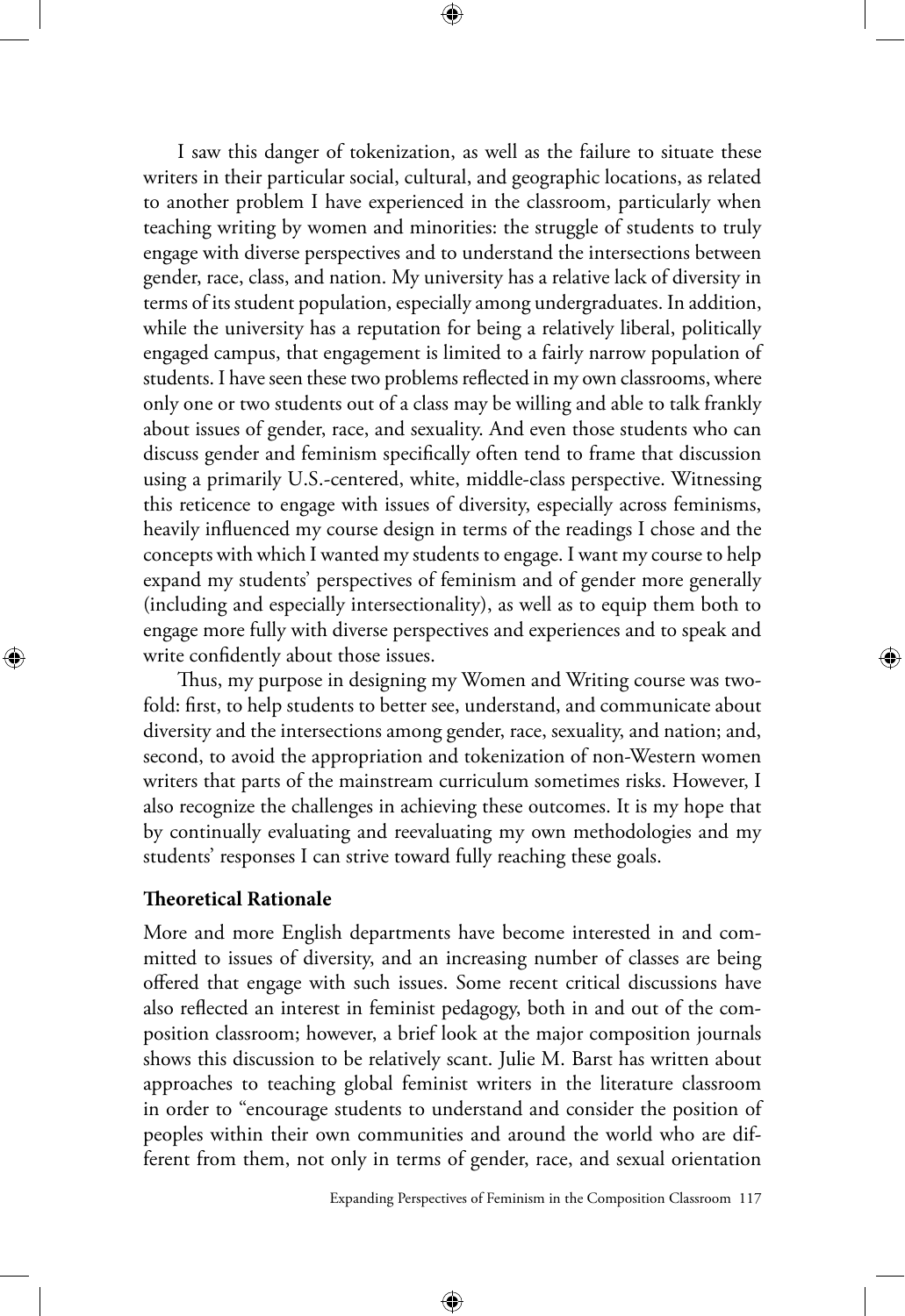but also in terms of religion, class, cultural beliefs and practices, ethnicity, and in many other realms" (149). Similarly, Julie Prebel has discussed negotiating student resistance in a first-year composition course that used a feminist-centered pedagogy to explore and interrogate masculinity. Each article (both of which appeared in the journal *Pedagogy*) offers both theorizations of and practical suggestions for incorporating feminist pedagogy into the classroom. Merry G. Perry has also discussed using a "feminist cultural studies approach" to teaching composition in order to move students toward a recognition of the "political effects of *location* on one's life and access to resources" (2, emphasis in original). Her main goal, however, is to persuade readers to use such an approach in their own classrooms, rather than to focus on implementing that approach, although she does offer some brief suggestions for doing so. Although the work of these scholars and others has been of critical importance to discussions of feminist pedagogy in the composition classroom, more work needs to be done on practical strategies for incorporat-

⊕

ing this framework—a transnational feminist framework in particular—into

the composition classroom. Theorizations of feminist pedagogical practices that do accommodate a transnational feminist approach are more often derived instead from women's and gender studies disciplines, rather than composition. For example, in their volume *Twenty-First-Century Feminist Classrooms: Pedagogies of Identity and Difference*, Amie A. MacDonald and Susan Sánchez-Casal describe feminist pedagogy's ability to "democratize the classroom by drawing upon the full range of student and faculty subject-positions in the production of knowledge" and by focusing on mutuality, conversation, and activism. The two scholars emphasize the crucial importance of realist identity theory in building feminist pedagogical frameworks in order to both provide students with a way to recognize the "real, social, political, and epistemic consequences of identity" and to avoid essentialist theories of those identities as being solely determinate of what we can know (3). Thus, MacDonald and Sánchez-Casal advocate "taking seriously the implications for pedagogy of the multiply-situated and historical nature of identities" so that teachers can "authorize the marginal experiences of our students without either exotifying their subject positions or excluding and/ or silencing dominant students" (9). In the same volume, Margaret Hunter calls for challenging courses that are "created from epistemologies of whiteness and maleness," encouraging teachers to recognize the "subjugated knowledge systems of people of color" and to create courses that build off these knowledge systems in order to "[decenter] the traditional white and male standpoint in our current curricula" (252). Bringing these feminist pedagogical frameworks to bear in the composition classroom can help both to bridge the gap between

⊕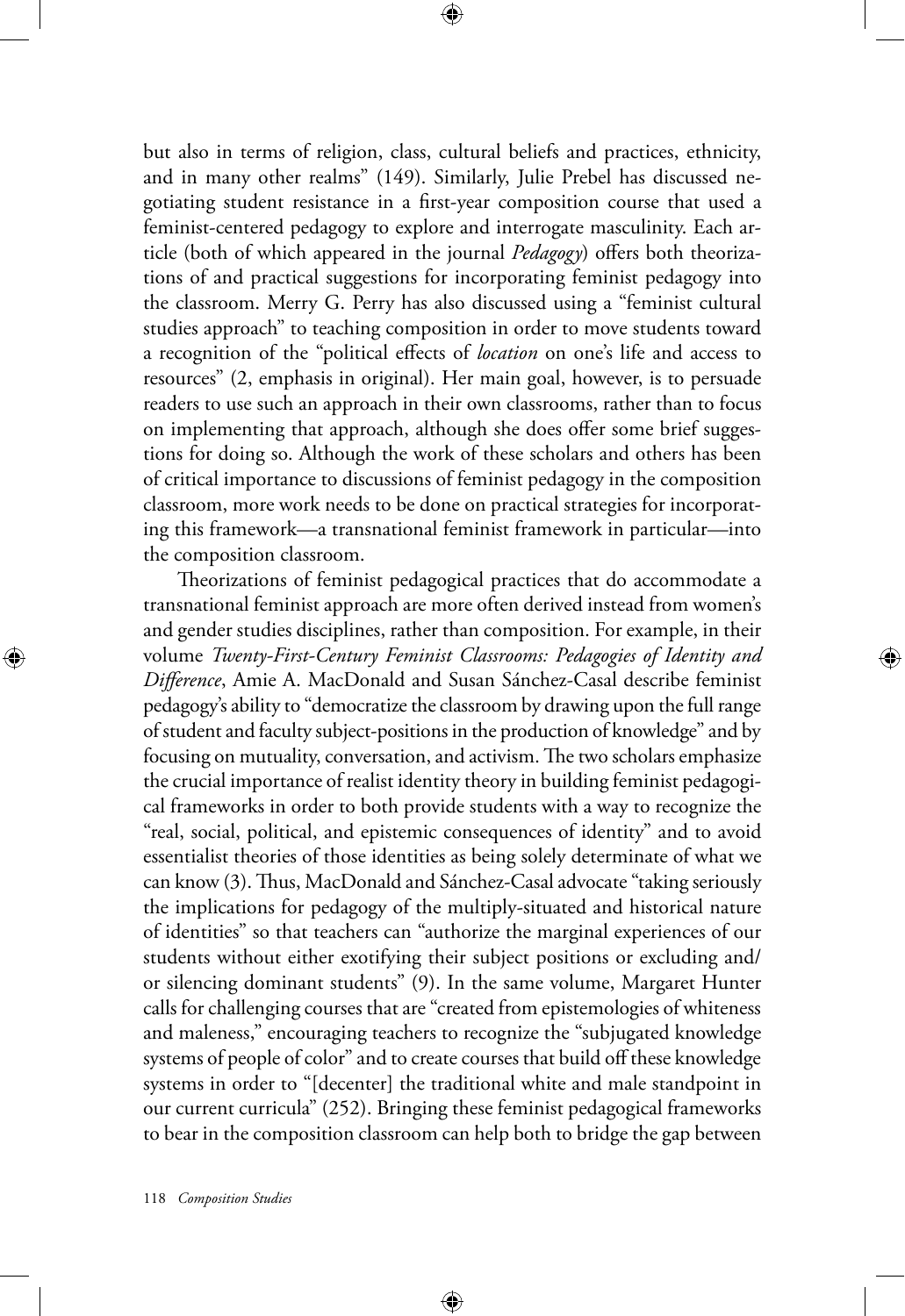feminist pedagogy and composition theories and to avoid tokenizing and appropriating the voices of marginalized writers and students alike.

The efforts of these scholars have begun to transform the classroom into a space that challenges traditionally masculine pedagogies and ways of knowing. However, despite composition studies' acceptance (for the most part) of feminist rhetorics and pedagogies, Hesford and Schell argue in a special issue of *College English* on transnational feminist rhetorics that composition still "operates as an 'isolationist' discipline, where U.S. teachers of writing are focused on composition only within a nationalist paradigm . . . and writing and rhetoric curricula are centered on U.S. popular culture and history" (464). In other words, despite attempts to bring feminist pedagogies and theoretical approaches to bear on composition and rhetoric, the composition classroom tends to problematically prioritize U.S.-centered narratives of nation and feminism. As Hesford and Schell point out, the field's embrace of postcolonial writers like Gloria Anzaldúa risks "institutionalizing certain forms of resistance, romanticizing mobility and hybrid identities, and tokenizing individual writers over and above a contextual and geopolitical analysis of alternative rhetorical practices" (462). Such writers are thus appropriated into the discourse of composition studies without sufficient attention to the social, geographic, and political locations in which they are situated.

⊕

Hesford and Schell instead advocate for a "transnational rhetorical perspective," which "strives to address how rhetorical concepts are shaped by cultural, social, and economic interconnectivities and interrelations and cross-border and cross-cultural mobilizations of power, language, resources, and people" (465). This attention to interconnectedness, situatedness, and difference is crucial to transnational feminist pedagogies, particularly in the composition classroom, to avoid tokenizing postcolonial and Third World women writers (and Third World women more generally). Hesford and Schell (and others) have also cautioned against applying Western feminist frameworks to non-Western women and their experiences. In their attempts to represent or understand the experiences of Third World women, scholars, teachers, and students alike often engage in a "reductive and predictable sort of essentialism" (Bahri 524) in their views of and writing about such women. Our scholarship about and pedagogies that involve Third World women writers must situate such discussions in these women's daily, material lives and their social and geographic realities in order to avoid homogenization and appropriation; otherwise, we risk reducing them to "objects of consumption for a developed world that can implicitly and complacently reaffirm its superiority to the rest as the 'norm or referent'" (523). Similarly, Chandra Talpade Mohanty has argued that, too often, "the production of the 'Third World woman' [is] as a singular, monolithic subject" (17) and that Western feminist scholarship—and, I would add, pedagogy—

⊕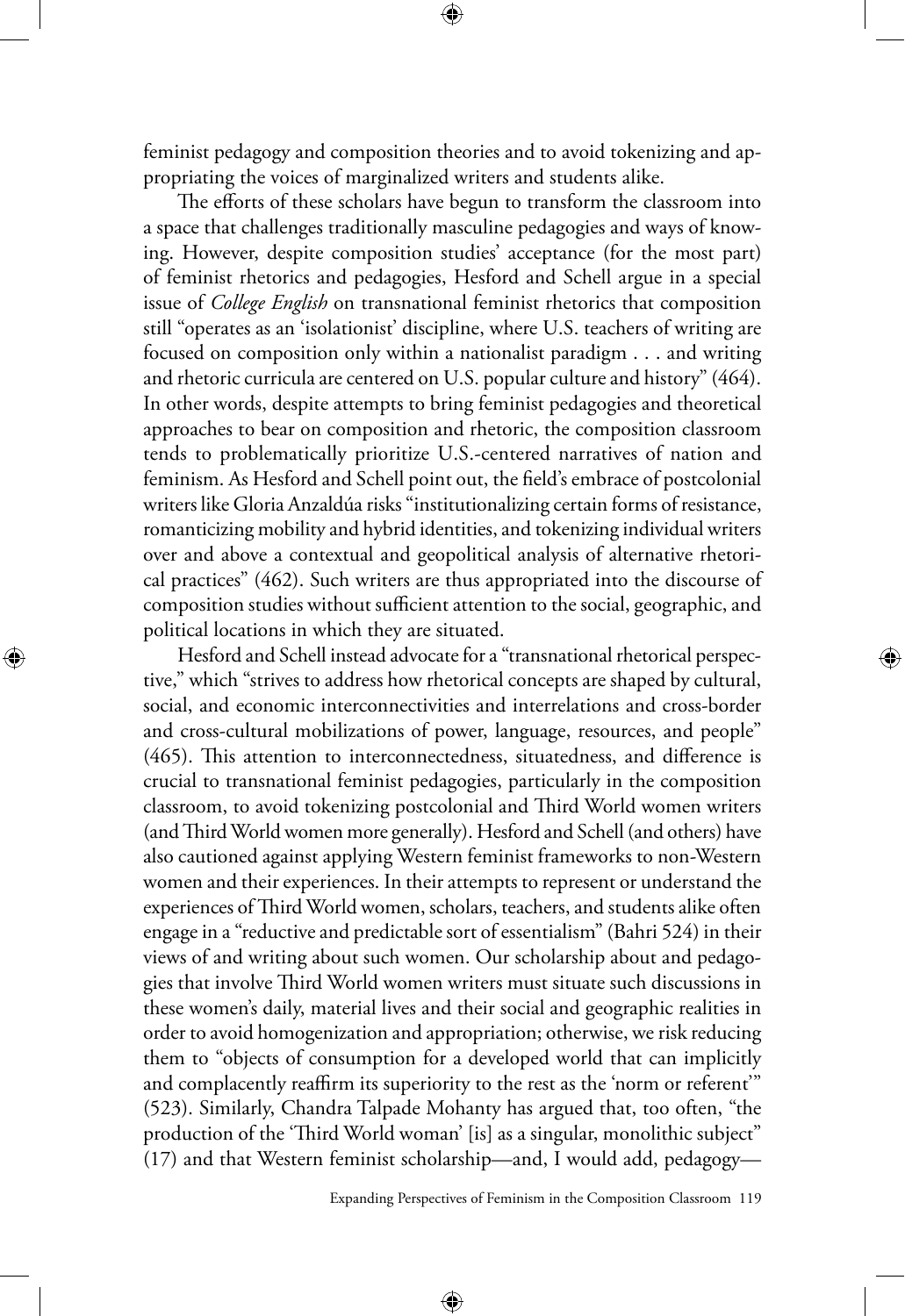"cannot avoid the challenge of situating itself and examining its role in . . . a global economic and political framework" (20).

The fact that composition classrooms in particular have not had the benefit of accommodating the decentering of the Western perspective, both in terms of male-dominated epistemologies and of U.S.-centered feminist frameworks, illustrates the need for this work. Through this perspective, students would become better able to recognize their rhetorical situatedness in various cultural, geographic, and political locations, as well as be more equipped to negotiate that situatedness in various writing contexts. In addition, by studying the perspectives of both Western and non-Western women alike, and by examining both the interconnectedness and differences between them, students are provided with an opportunity to recognize their own areas of privilege and engage with issues to which they might not otherwise have access. In the process, this work offers an opportunity for solidarity, with an emphasis on "relations of mutuality, co-responsibility, and common interests" (Mohanty 242).

So the question remains, how do feminist teachers answer the challenge of decentering not only male but also Western feminist frameworks and epistemologies in the composition classroom and at the same time avoid appropriation and homogenization of the women whose voices we wish our students to hear? Mohanty advocates for a "feminist solidarity" or "comparative feminist studies model" of pedagogy as the "most useful and productive pedagogical strategy for feminist cross-cultural work," as it "provides a way to theorize a complex relational understanding of experience, location, and history such that feminist cross-cultural work moves through the specific context to construct a real notion of universal and of democratization rather than colonization" (238). Instead of an "add Third World women or women of color and stir" pedagogical model, in which non-Western perspectives and cultures are added to an otherwise Western/Eurocentric approach, a comparative feminist studies model is, according to Mohanty, "based on the premise that the local and the global are not defined in terms of physical geography or territory but exist simultaneously and constitute each other" (242). In other words, the experiences and daily material lives of Third World women and women of color are not approached through a Western lens, but are instead viewed *relationally*, and the "conceptual, material, temporal, contextual" links between the local and the global are foregrounded (242).

With this strategy in mind, I conceptualized my Women and Writing course as attempting to bring Mohanty's comparative feminist studies model to bear on the composition classroom and as answering the call of Hesford and Schell, Hunter, Bahri, and others who emphasize the need for unsettling Western frameworks in our pedagogy. I attempted to set the Western feminisms with which my students were likely most familiar alongside global, transna-

⊕

120 *Composition Studies*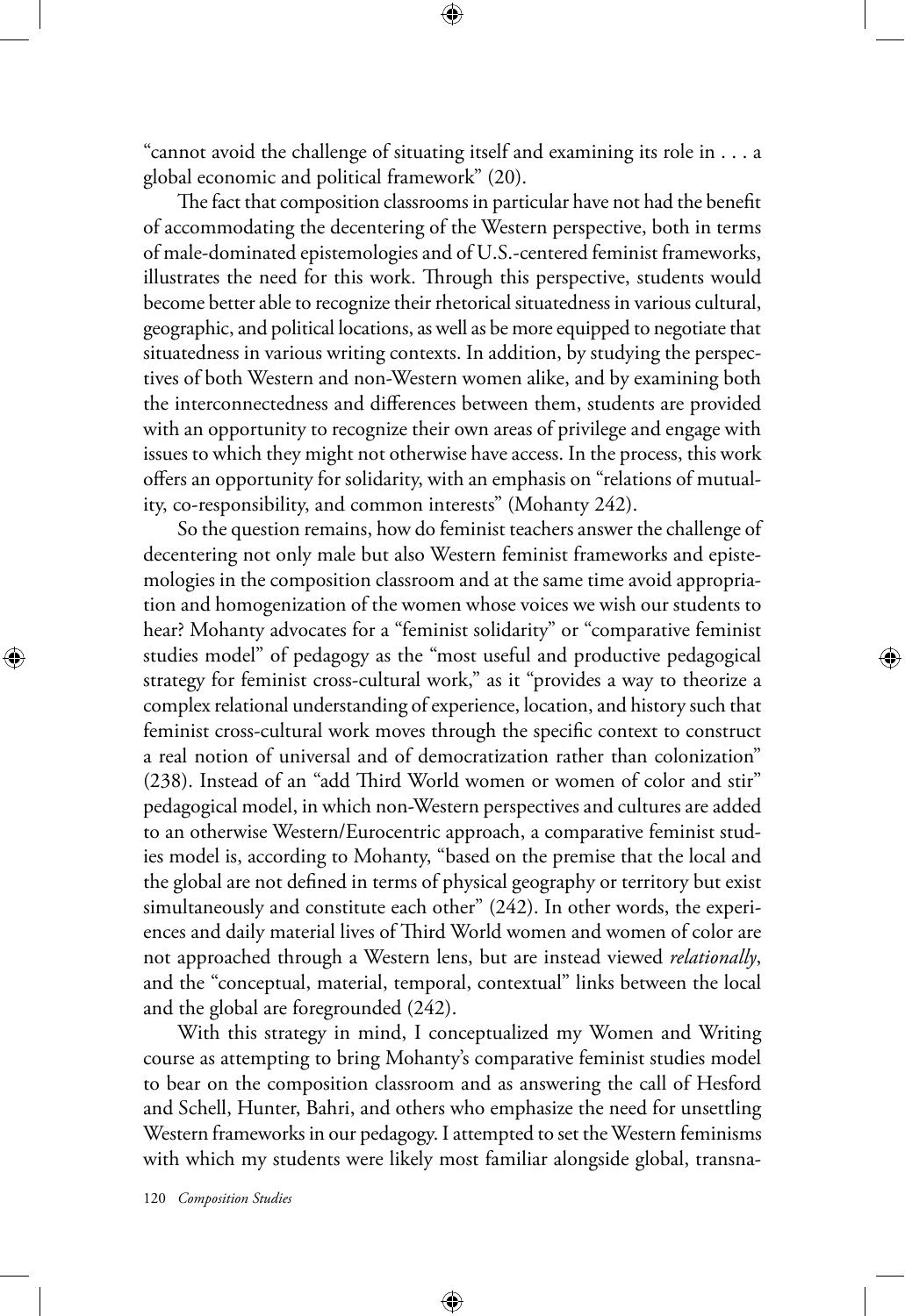⊕

tional feminisms to explore how they interact with and are transformed by each other. My goal in doing so was to encourage students to recognize the ways in which their subject-positions and their writing are rhetorically situated in certain forms of power, privilege, and politics. I also hoped for students to leave my class with better ideas of how to work toward strategies for negotiating solidarity and commonality across difference and to recognize how and why writing can help to accomplish this, thus fostering a sense of social justice that they could carry with them outside the classroom.

# **Critical Reflection**

⊕

Because the course centered on the question "Is feminism dead?" and used that question as a springboard for the exploration of non-Western feminisms, when designing the course I began by giving students a brief review of the history of U.S. feminisms. Giving students this reference point from the beginning was not to provide students with the assumption that U.S. feminism is *the* feminism from which all other feminisms (including transnational feminisms) arose and to which they must be compared, but rather to set this history up as a dominant narrative that needs to be challenged and decentered. In addition, students came to the course with varying levels of knowledge about feminism more generally; therefore, I wanted to be sure that we had a set of working definitions to carry through the rest of the semester. The introductory chapter to Rosemary Tong's *Introduction to Feminist Thought*, as well as the first two episodes of the PBS documentary *Makers: Women Who Make America*, provided good overviews of the history of various U.S. feminisms, offering both descriptions of and challenges to how feminism has been transmitted and transformed over the past 50 years. In large-group discussions of the documentary and in informal course evaluations at the end of the semester, most students valued this overview of feminism, and the documentary itself, as a foundation for subsequent assignments and discussions. This history also helped to dispel some of the negative stereotypes that many students described as associated with feminism in their minds and therefore was useful as a building block for students' learning to define their relationship with feminism.

I also wanted to challenge the dominance of U.S. feminisms and Western feminist frameworks early in the semester; however, my challenge was at times met with resistance. My goal was for students to learn to see past the dominant narrative of feminism as a U.S.-centric movement in order to begin to consider how women's experiences and encounters with feminism must be geographically, historically, and materially situated. The introduction to Mohanty's *Feminism without Borders: Decolonizing Theory, Practicing Solidarity* and selections from bell hooks's *Feminism is for Everybody* in particular

⊕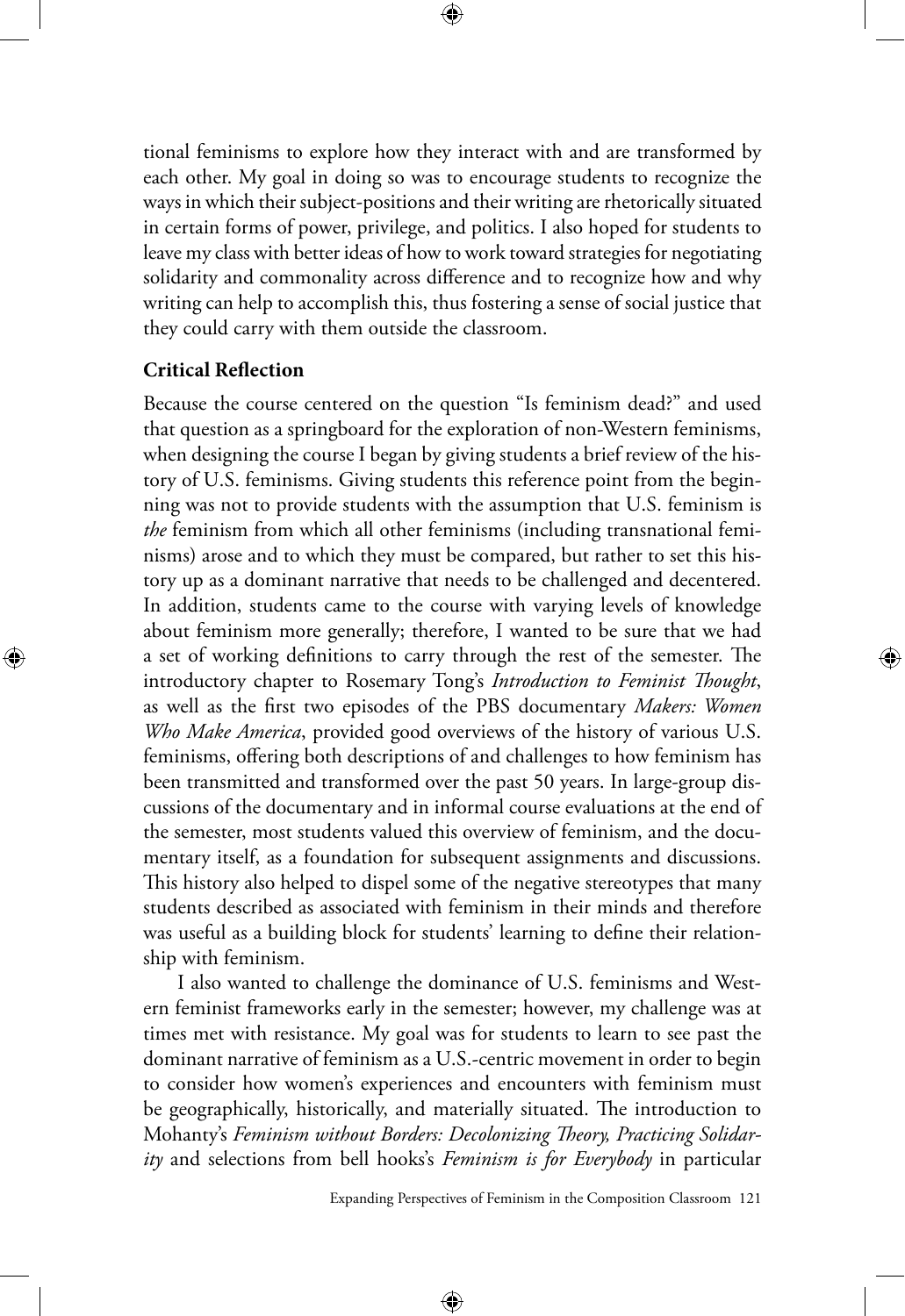provided students with the concepts and tools to begin to challenge Western and other privileged frameworks for viewing the experiences of Third World women and women of color. These readings proved essential for introducing students to non-Western feminist writers by establishing the necessary theoretical frameworks for understanding these writers early in the semester. Despite reiterating to my students that these more theoretically difficult texts were crucial for introducing them to concepts with which later course readings also engaged—concepts such as positionality, global diversity, and privilege—and with which they were expected to engage in their writing throughout the semester, they were at times resistant to that difficulty as well as to the theoretical concepts themselves. After several instances of this resistance, I realized that I needed to do a lot more foregrounding of these more difficult readings and their core ideas prior to students' readings to give them tools with which to negotiate the texts and to minimize resistance to their relative theoretical and conceptual difficulty.

Throughout the semester students continued to read the work of both U.S. and non-U.S. feminists. Reading the work of U.S. and European women writers such as Roxane Gay, Caitlin Moran, and Elisabeth Badinter alongside that of non-Western women writers and U.S. women of color such as Chimamanda Ngozi Adichie, Jhumpa Lahiri, and Shirley Geok-lin Lim allowed students to read difference across various geographic and social locations, to explore how these writers and the perspectives they give were interconnected, and to understand how these women's writing was rhetorically situated. My hope was that situating their writing in such contexts would help to avoid conceiving of Third World women and women of color as an "undifferentiated group uncomplicated by the heterogeneity that characterizes their counterpart in the more developed world" and to build "a community in which communication can take place meaningfully without ignoring difference" (Bahri 523-24). Somewhat predictably, this was not always a simple transition for students to make. I found that while students were by and large able to understand and apply U.S. feminist frameworks that centered on issues of race, gender, and sexuality, non-Western perspectives often proved more difficult for them to accommodate, particularly in their writing. For example, discussions of issues like Muslim women's veiling and how best to address gender-based oppression in non-Western cultures tended at times to fall back on understanding such issues through U.S.-centric lenses (e.g., viewing all women who wear hijab as victims of patriarchy, positioning the U.S. as a savior figure that can cure the ills of Third World countries, and so forth). These examples illustrate the difficulty of completely decentering Western perspectives on feminism, especially in the space of a single semester. However, students did show a willingness and a desire to learn about non-Western feminisms and to engage with them

⊕

122 *Composition Studies*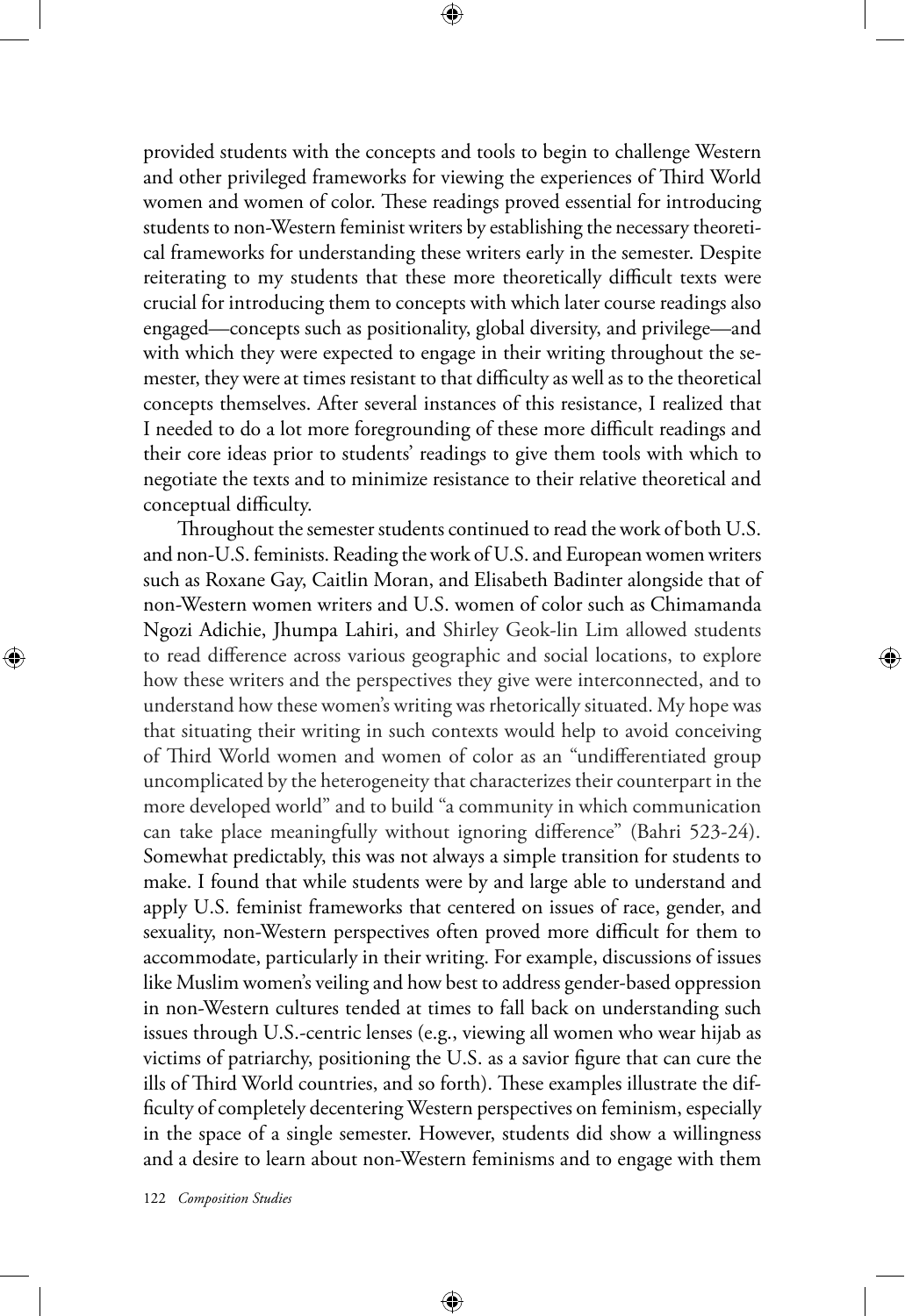in their writing, an encouraging sign that emphasizes both the need to and reward of bringing such frameworks into the classroom.

The major projects for the course—which included a memoir, a literary or film analysis, and a revision of the initial memoir that incorporated concepts from the course texts and traced students' intellectual development over the course of the semester—were where I saw students' writing either take off or fall flat. The first project was a short memoir in which students described a moment (or a collection of moments) in which they either arrived at declaring themselves a feminist (if they identified as such) or became aware of their development as a gendered subject. Students were encouraged to engage with race, class, sexuality, and geography and to reflect on how those elements may have shaped how they or others viewed their conceptualizations of their gender. Through this assignment students became aware of how they conceive of their gender or how their feminism may have been shaped by (or even resists) cultural, social, political, and geographic factors. For this initial memoir, the in-class readings and discussions served more as brainstorming material to get students to begin thinking through how situatedness affects their being as gendered subjects, rather than as theoretical texts that inform an analysis through rigorous engagement, as was required for the revision at the end of the semester. Situating their memoirs in the course concepts, both implicitly and explicitly, helped to avoid mere "confessional" writing (although this was not completely absent) and encouraged them to consider the rhetorical and cultural situations in which they wrote and lived.

⊕

The revision of the memoir at the end of the semester helped students reflect on their growth over the course of the semester. While some students struggled to fully draw out the connections between their personal experience and how their positionality affected that experience, I was largely impressed by their ability to engage with the course concepts on a personal level and to acknowledge how their subject-positions informed their experiences as feminists and as gendered subjects. In future classes, however, more time will need to be spent in class providing students with strategies for articulating these connections more explicitly in their writing. Students tended to place the events of their original memoir and ideas from the course readings sideby-side in their final essays, without fully bridging the gap between the two and thus leaving connections tenuous at best. As stated above, students also struggled to incorporate the transnational feminist approach that was central to the course into these critical memoirs. Many students chose course readings primarily written by and engaging with Western writers, falling short of taking a wider view of their personal experience that might situate it within non-U.S.- or Euro-centric frameworks. This was likely just as much my own failing to lay sufficient groundwork for, and give students the necessary tools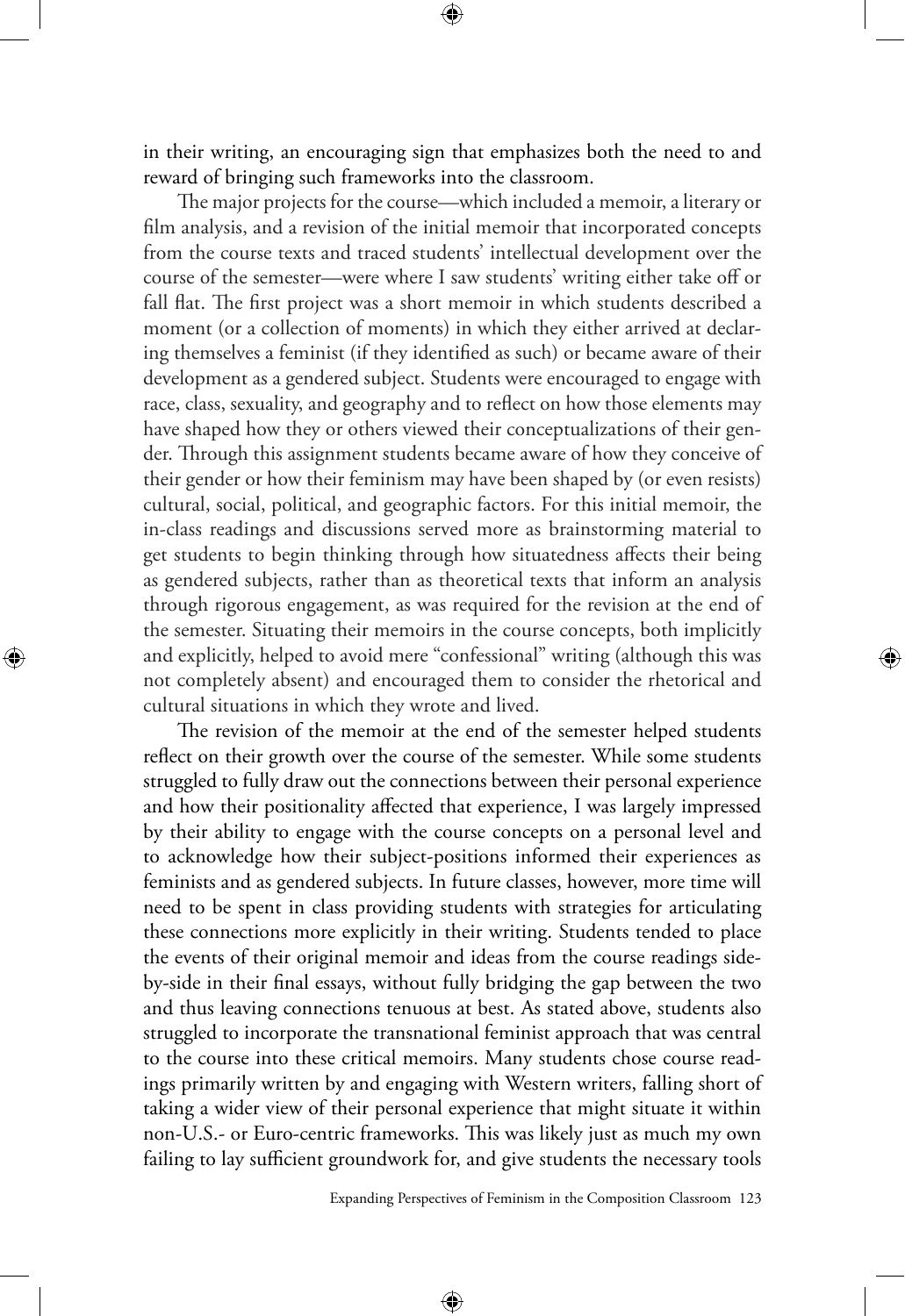to negotiate the desired outcomes of, the project, a failure that illustrates the work that needs to go into decentering Western perspectives—both on my part and on the part of my students.

One of the most successful elements of the course, especially considering the small class size, was collaboration—success that was most apparent in an assignment that required a presentation on and discussion of one of the course texts. Each student was responsible for choosing a text from the course schedule on which to give a brief presentation and to pose two to three questions to help direct class discussion. This assignment gave students the opportunity to delve deeply into a text, extract what they considered to be the main or most important points, distill that information into a summary for the class, and place it in conversation with other class readings and concepts, thus fostering close reading, summary, and synthesis skills. It proved to be one of the most valuable assignments of the course, both in terms of honing the above skills and of encouraging the mutual production of knowledge in the classroom. In course reflections, many students identified the discussion assignment as one of the most beneficial for helping them to think through complex and sometimes difficult ideas and for generating open discussions that included diverse perspectives. While they were not required to actually facilitate discussion, the vast majority of students ended up taking responsibility for facilitation and the direction of discussion while at the same time earnestly soliciting insight from others—and often quite skillfully. Students were thus able to take charge of their own learning and, by the end of the semester, were truly able to facilitate discussion for themselves, with minimal intervention from me.

If I were to revise this course, I would make several changes not only to give students a more comprehensive view of transnational feminisms and allow them to compose in a greater variety of genres but also to make space for more disruptive forms of writing—forms that are central to feminist principles—in the major assignments of the course. For example, the memoir assignment could be transformed and made potentially more subversive by employing counterstory, a methodology used by critical race theory that Aja Y. Martinez has argued has important "applications for both scholarly publication and craft in the composition classroom" (37). Martinez describes counterstory as "a method of telling stories by people whose experiences are not often told" that "serves to expose, analyze, and challenge stock stories of racial privilege and can help to strengthen traditions of social, political, and cultural survival and resistance" (38). Martinez and others conceptualize and use this method of storytelling to give voice and authority to the experiences of people of color and to challenge racism and "institutionalized prejudices against racial minorities" (37); however, counterstory can have valuable applications in a composition classroom focused on feminism, as well. Counterstory may offer

⊕

124 *Composition Studies*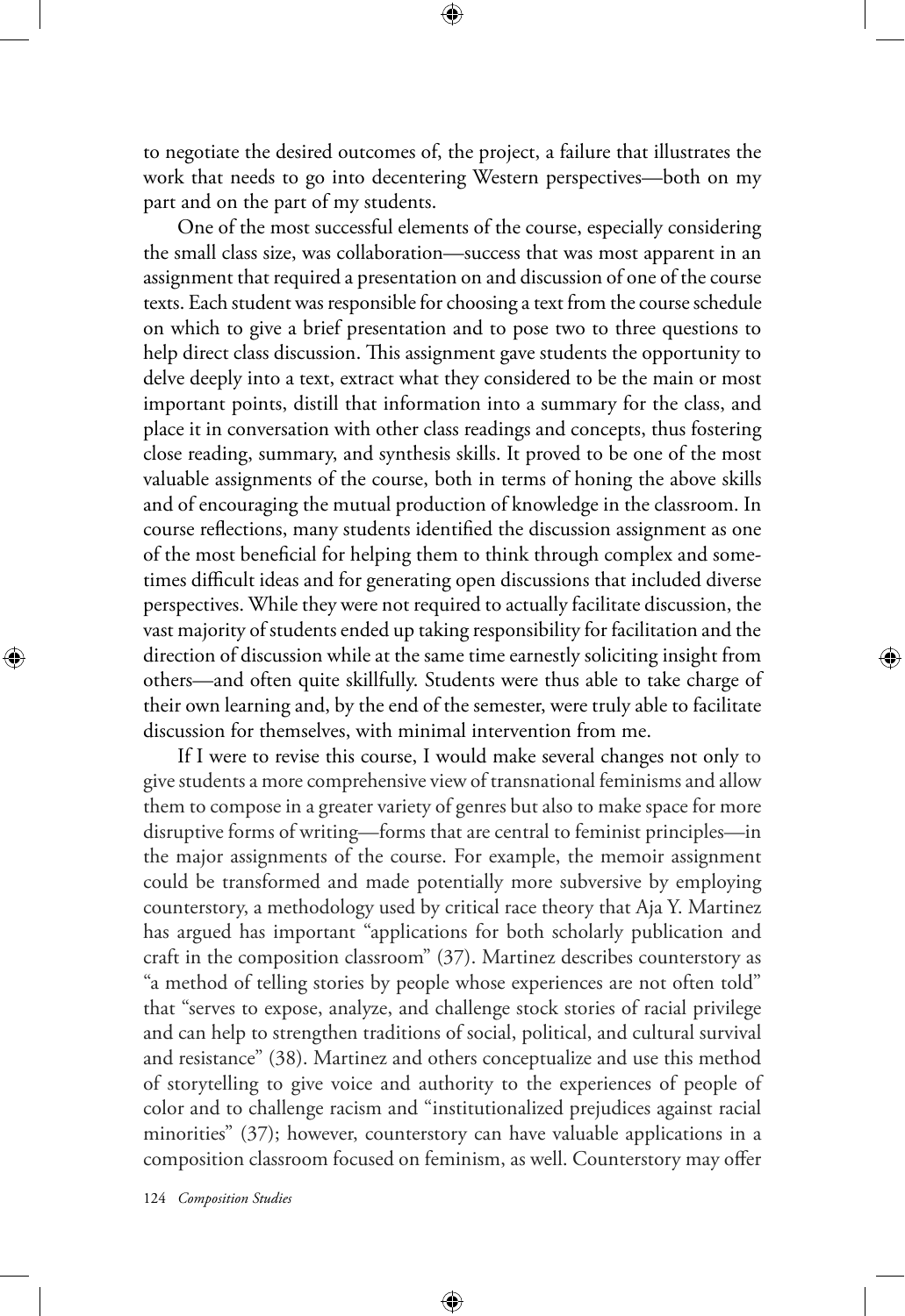a way for students not only to understand and relate personal experiences but also to challenge dominant narratives of sex and gender, thus providing a space for marginalized voices and viewpoints to be heard and allowing for a critique of those dominant narratives.

⊕

Additionally, two other possible assignments—the interruptive essay and the manifesto—would better employ feminist practices to encourage students to engage with more disruptive forms of composition. The interruptive essay, described by Laura R. Micciche in "Writing as Feminist Rhetorical Theory," is somewhat similar to a research-based assignment like a "dialogue of sources" assignment (186); however, the interruptive essay does not merely put sources in conversation with each other to characterize a debate around a certain issue but brings them together "in order to interrupt them, moving tangential ideas to the center, if warranted, in order to put pressure on the center of debate or discussion" (186). Similar to the counterstory, the interruptive essay allows for disruptions of "normative claims and common sense associations" (187) and allows for students not just to enter but to change the conversation surrounding an issue altogether. The interruptive essay would be a worthwhile replacement to a more traditional source-based argument essay, which I have assigned in the past, in that it provides the opportunity for students to engage with an issue on a deeper level and to understand writing as not only agential but also simultaneously performative and counterperformative (187). In addition, transforming the final project of the course into a manifesto, rather than a revised version of students' original memoirs, would help to further extend and develop these ideas of agency and counternarrative and underscore the politicized nature of writing. As the course ends with J. Jack Halberstam's *Gaga Feminism: Sex, Gender, and the End of Normal* (a book in which the final chapter is also a manifesto), asking students to compose their own manifestos (perhaps multimodally) in the fashion of Halberstam and other writers would allow for, as Jacqueline Rhodes has pointed out in *Radical Feminism, Writing, and Critical Agency: From Manifesto to Modern*, an "(almost explicit) critique of 'illegitimate hierarchies of power'" (2).

⊕

If teaching this course taught me anything, it is that living up to Mohanty's model for a comparative feminist studies pedagogy is no easy task, but that the attempt still yields richly rewarding results. Even if I did not fully succeed in *decentering* Western feminist and pedagogical frameworks, I believe that the course did successfully offer *alternative* perspectives, ones that I hope my students took with them even after they left my class. Despite experiencing moments of clumsiness, resistance, and even failure, I was continually impressed by the insights my students brought to discussion and to their writing, as well as by their ability and willingness to engage with issues as wide-ranging as beauty norms, Beyoncé, and same-sex marriage. In addition, the experience of seeing

⊕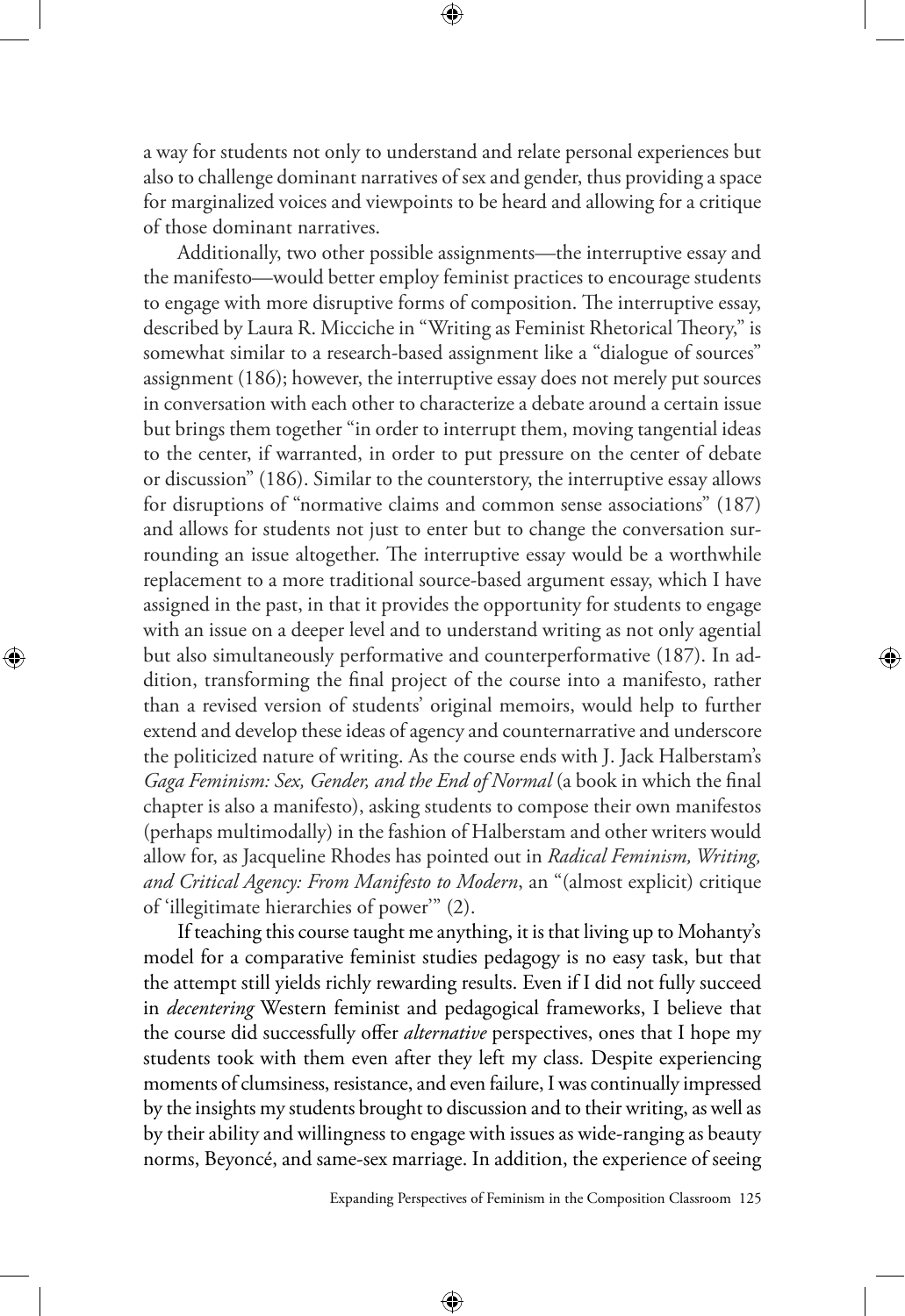students develop in their relationship to feminism and to women's issues more generally was incredibly rewarding; by the end of the course, they were better able to articulate verbally and in writing their own relationship to feminism and to situate their own experiences within the larger theoretical frameworks established over the course of the semester. Examining both the successes and the not-quite-successes of the course illustrates the importance of continual revision and exploration in my pedagogical approaches to the course. It is my hope that I, along with my students, will continue to work toward strategies for understanding difference in a feminist framework and that we will foster solidarity with our writing and our daily interactions with others.

⊕

### **Works Cited**

⊕

Bahri, Deepika. "A World of Difference." *College English* 70.5 (2008): 522-8. Print.

- Barst, Julie M. "Pedagogical Approaches to Diversity in the English Classroom: A Case Study of Global Feminist Literature." *Pedagogy: Critical Approaches to Teaching Literature, Language, Composition, and Culture* 13.1 (2013): 149-57. Print.
- Hesford, Wendy S., and Eileen E. Schell. "Introduction: Configurations of Transnationality: Locating Feminist Rhetorics." *College English* 70.5 (2008): 461-70. Print.
- Hunter, Margaret. "Decentering the White and Male Standpoints in Race and Ethnicity Courses." *Twenty-First Century Feminist Classrooms: Pedagogies of Identity and Difference*. Ed. Amie A. MacDonald and Susan Sánchez-Casal. New York: Palgrave, 2002. 251-79. Print.
- MacDonald, Amie A., and Susan Sánchez-Casal, eds. *Twenty-First-Century Feminist Classrooms: Pedagogies of Identity and Difference*. New York: Palgrave, 2002. Print.
- Martinez, Aja Y. "A Plea for Critical Race Theory Counterstory: Stock Story versus Counterstory Dialogues Concerning Alejandra's 'Fit' in the Academy." *Composition Studies* 42.2 (2014): 33-55. Print.
- Micciche, Laura R. "Writing as Feminist Rhetorical Theory." *Rhetorica in Motion: Feminist Rhetorical Methods and Methodologies.* Ed. Eileen S. Schell and K. J. Rawson. Pittsburgh: U of Pittsburgh P, 2010. 173-88. Print.
- Mohanty, Chandra Talpade. *Feminism without Borders: Decolonizing Theory, Practicing Solidarity.* Durham: Duke UP, 2003. Print.
- Perry, Merry G. "Feminism and Cultural Studies in Composition: Locating Women and Men in College Writing Courses." *Composition Forum* 15 (2006): 1-18. Print.
- Prebel, Julie. "Resistance Revisited: Resolving Gender Trouble in the First-Year Writing Classroom." *Pedagogy: Critical Approaches to Teaching Literature, Language, Composition, and Culture* 14.3 (2014): 531-9. Print.
- Rhodes, Jacqueline. *Radical Feminism, Writing, and Critical Agency: From Manifesto to Modern*. Albany: SUNY P, 2005. Print.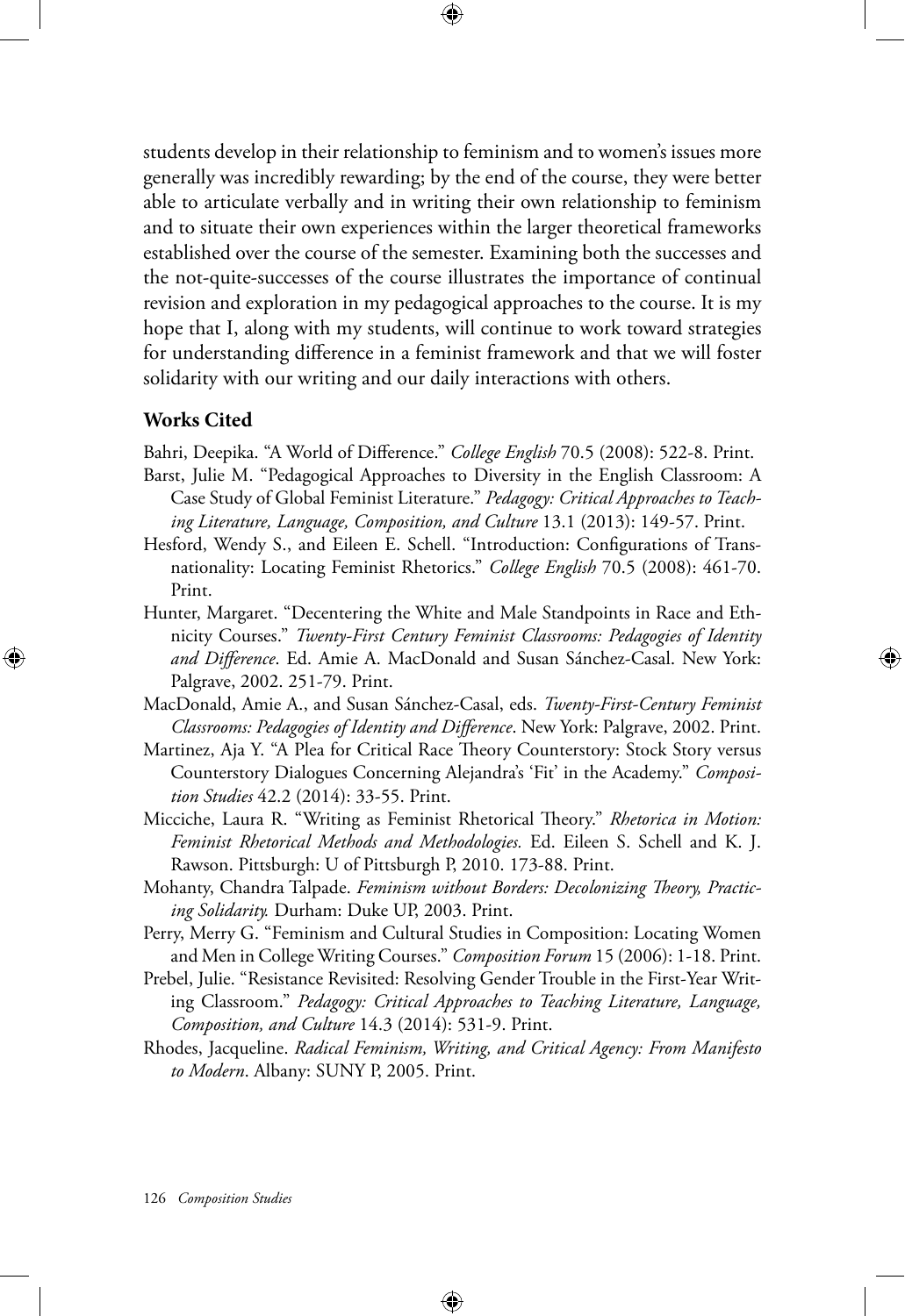↔

# **Syllabus**

ENG 3060J: Writing and Rhetoric II Summer 2014-2015

# Course Description

In this course we will consider French feminist Elisabeth Badinter's assessment of the state of feminism since the 1990s as "dead-end feminism," and explore what feminism looks like and means for women (and men) in 2015. Is feminism, indeed, dead? If not, what does it look like now? With these questions in mind, we will look to a variety of media, including television, blogs, documentaries, memoirs, fiction, and more to investigate the ways in which feminism is talked about, contended with, and experienced in contemporary contexts by women across various social, cultural, and geographic locations. We will also compose in a variety of genres, including personal writing and visual and textual analysis, using our writing to engage with and contribute to these conversations.

# What You'll Need

- One notebook for notes, free writes, and in-class writing assignments
- Folders for all coursework and handouts and for handing in projects
- Microsoft Word for all writing assignments
- Flash drives for saving and backing up your work

# Required Texts

⊕

- Adichie, Chimamanda Ngozi. "We Should All Be Feminists." Online video lecture. *TED*. TED Conf., Apr. 2013. Web. 25 Apr. 2015. <http://tedxtalks.ted.com/video/We-should-all-be-feminists-Chim>.
- Ahmed, Sara. "Feminist Killjoys." *The Promise of Happiness*. Durham: Duke UP, 2010. 50-87. Print.
- Badinter, Elisabeth. *Dead End Feminism*. Trans. Julia Borossa. Cambridge: Polity, 2006. Print.
- Bell, Katherine. "'Obvie We're the Ladies!': Postfeminism, Privilege, and HBO's Newest *Girls*." *Feminist Media Studies* 13.2 (2013): 363-6. Print.
- Bhatia, Sunil. "Op-Ed: Nicholas Kristof and the Politics of Writing about Women's Oppression in Darker Nations." *The Feminist Wire*. The Feminist Wire, 3 Mar. 2013. Web. 2 Apr. 2015. <http://thefeministwire. com/2013/03/op-ed-nicholas-kristof-and-the-politics-of-writing-aboutwomens-oppression-in-darker-nations/>.
- Bornstein, Kate, and S. Bear Bergman, eds. *Gender Outlaws: The Next Generation*. Berkeley: Seal, 2010. Print.
- Chopin, Kate. "A Pair of Silk Stockings." *Kate Chopin: Complete Novels and Stories.* Ed. Sandra Gilbert. New York: Library of America, 2002. Print.

⊕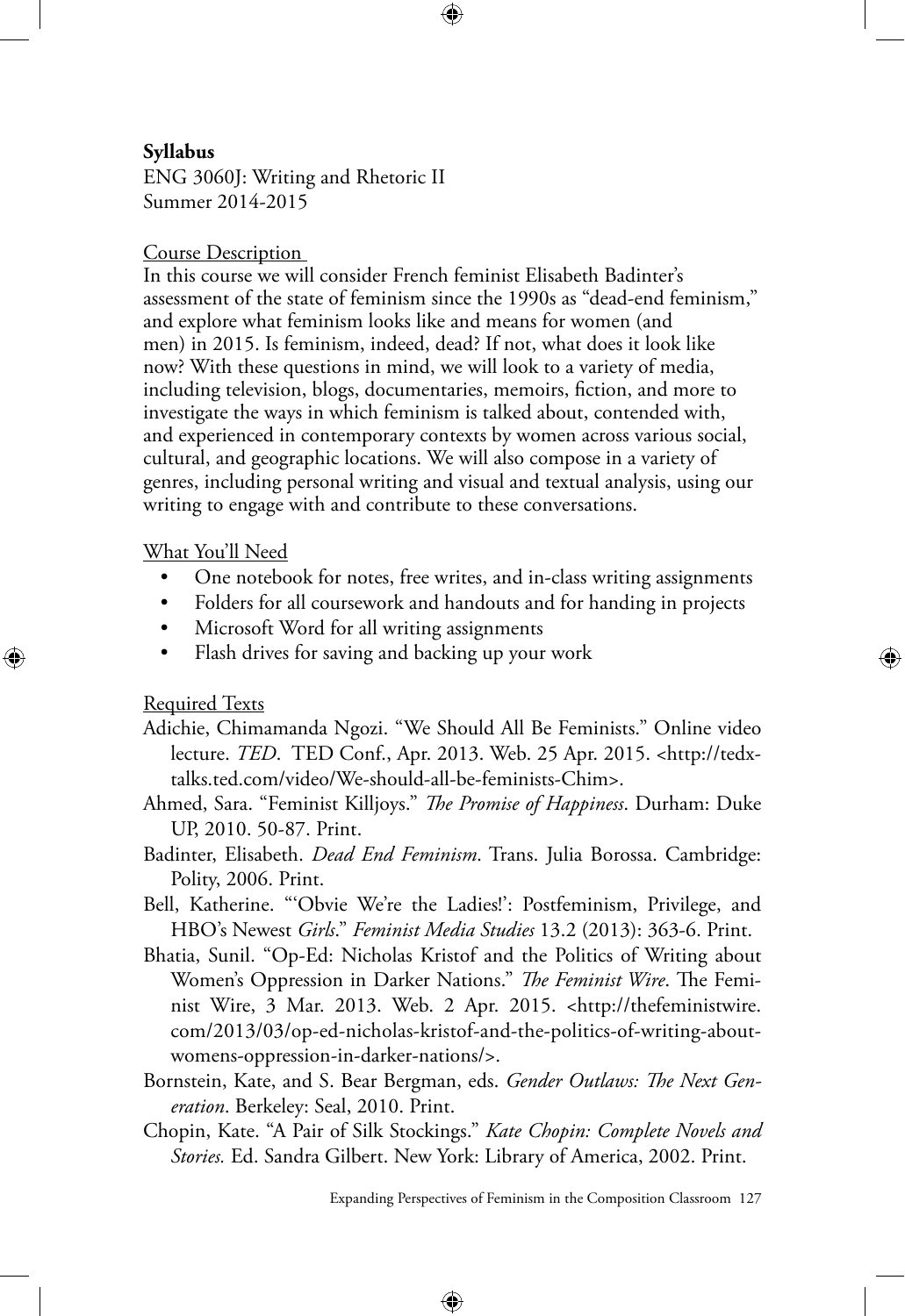---. "The Story of an Hour." *Kate Chopin: Complete Novels and Stories.* Ed. Sandra Gilbert. New York: Library of America, 2002. Print.

⊕

"Dark Descent." *The Fall*. BBC. Netflix, 28 May 2013. Web. 25 Apr. 2015.

Douglas, Susan J., and Meredith W. Michaels. "Introduction: The New Momism." *The Mommy yth: The Idealization of Motherhood and How It Has Undermined All Women*. New York: Free P, 2004. 1-27. Print.

- Friedan, Betty. *The Feminine Mystique*. New York: Norton, 2001. Print.
- Gay, Roxane. *Bad Feminist: Essays*. New York: Harper Collins, 2014. Print.
- Graff, Gerald, and Cathy Birkenstein. *They Say, I Say: The Moves That Matter in Academic Writing*. 3rd ed. New York: Norton, 2014. Print.
- Halberstam, J. Jack. *Gaga Feminism: Sex, Gender, and the End of Normal.* Boston: Beacon, 2012. Print.
- *Half the Sky*. Dir. Maro Chermayeff. Blue Sky Films, 2012. Film.
- Herwegh, Bethany. *The Glamorous Housewife*. N.p., n.d. Web. 25 Apr. 2015. <http://theglamoroushousewife.com/>.
- hooks, bell. *Talking Back: Thinking Feminist, Thinking Black*. Cambridge: South End P, 1989. Print.
- ---. *Feminism is For Everybody: Passionate Politics*. Cambridge: South End P, 2000. Print.
- *The Hours*. Dr. Stephen Daldry. Paramount, 2002. Film.
- Lahiri, Jhumpa. "Nobody's Business." *Unaccustomed Earth*. New York: Random House, 2008. 3-59. Print.

↔

- Lim, Shirley Geok-Lin. "'Ain't I a Feminist?': Re-forming the Circle." *The Feminist Memoir Project: Voices from Women's Liberation*. Ed. Rachel Blau DuPlessis and Ann Snitow. New York: Three Rivers, 1998. 450-66. Print.
- Lyiscott, Jamila. "3 Ways to Speak English." Online video. *YouTube*. You-Tube, 19 June 2014. Web. 25 Apr. 2015. <https://www.youtube.com/ watch?v=k9fmJ5xQ\_mc>.
- *Makers: Women Who Make America*. Dir. Dyllan McGee. PBS, 2014. Film.
- Makkai, Katie. "Pretty." Online video. *YouTube*. YouTube, 3 Nov. 2007. Web. 25 Apr. 2015. <https://www.youtube.com/watch?v=M6wJl37N9C0>.
- Martin, Courtney. "This Isn't Her Mother's Feminism." Online video lecture. *TED*. TED Conf. Dec. 2010. Web. 2 Apr. 2015. <https://www.ted.com/ talks/courtney\_martin\_reinventing\_feminism#t-242932>.
- *Miss Representation*. Dir. Jennifer Siebel Newsom. The Miss Representation Project, 2011. Film.
- Mohanty, Chandra Talpade. *Feminism without Borders: Decolonizing Theory, Practicing Solidarity.* Durham: Duke UP, 2003. Print.
- Moran, Caitlin. *How to Be a Woman*. New York: Harper Collins, 2011. Print.

⊕

128 *Composition Studies*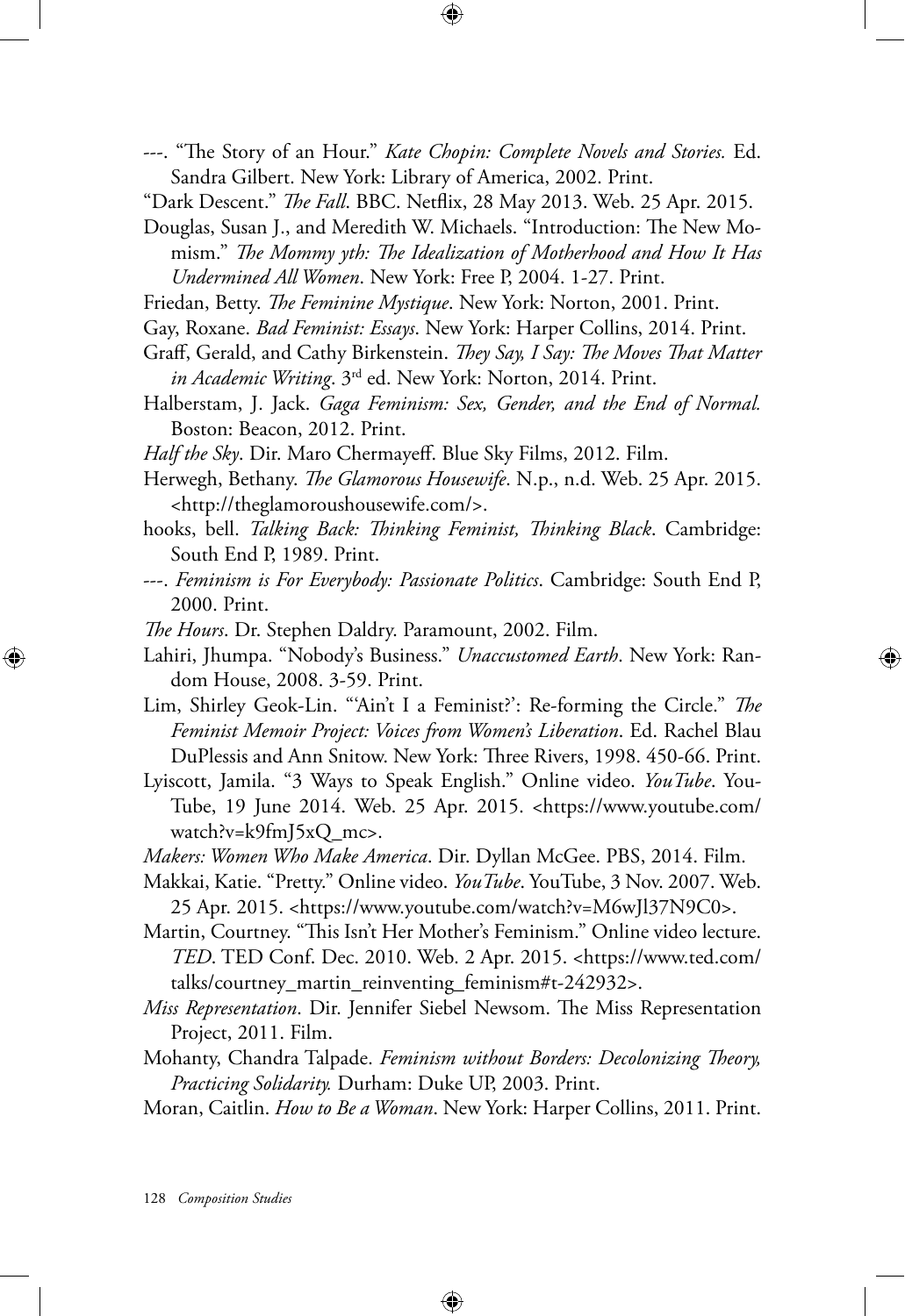Nestle, Joan. "A Fem's Feminist History." *The Feminist Memoir Project: Voices from Women's Liberation*. Ed. Rachel Blau DuPlessis and Ann Snitow. New York: Three Rivers, 1998. 338-49. Print.

↔

- Straub, Richard. "Responding—Really Responding—to Other Students' Writing." *The Subject Is Writing: Essays by Teachers and Students.* Ed. Wendy Bishop. 3rd ed. Portsmouth: Boyton/CookHeinemann, 2003. 162-72. Print.
- Sullivan, Amy. "*The Fall*: The Most Feminist Show on Television." *The Atlantic*. The Atlantic Media Company, 23 Jan. 2015. Web. 25 Apr. 2015. <http://www.theatlantic.com/entertainment/archive/2015/01/the-fallthe-most-feminist-show-on-television/384751/>.
- Tong, Rosemary. *Introduction to Feminist Thought: A More Comprehensive In*troduction. 4<sup>th</sup> ed. Boulder: Westview, 2014. Print.
- Valenti, Jessica. "Introduction." *The Purity Myth: How America's Obsession With Virginity Is Hurting Young Women*. Berkeley: Seal, 2010. 9-16. Print.
- ---. "The Cult of Virginity." *The Purity Myth: How America's Obsession With Virginity Is Hurting Young Women*. Berkeley: Seal, 2010. 17-40. Print.

#### **Assignments**

⊕

- Formal Papers:
	- o Project 1: Memoir
	- o Project 2: Film or Literary Analysis
	- Project 3: Revised Memoir
- Group Discussion Facilitation
- Other writing exercises (as assigned)

**Formal Papers**: For Projects 1, 2, and 3, you will engage in extended processes of writing.

As part of this process, you will:

Produce a complete and polished paper for your peer reviewers.

↔

- Respond to one of your peers' papers. I will assess these peer reviews as part of your daily writing grade. They will also go into the portfolio that you will submit for each project.
- Produce a new paper that you will turn in to me as a part of a larger portfolio for assessment.
- Your portfolio for each project must include (unless otherwise specified):
	- o Your rough draft that you turned in for peer review
	- o Your peer's feedback on your rough draft
	- o Your final draft submitted for assessment
	- o Any brainstorming/prewriting material that went into composing your paper

Expanding Perspectives of Feminism in the Composition Classroom 129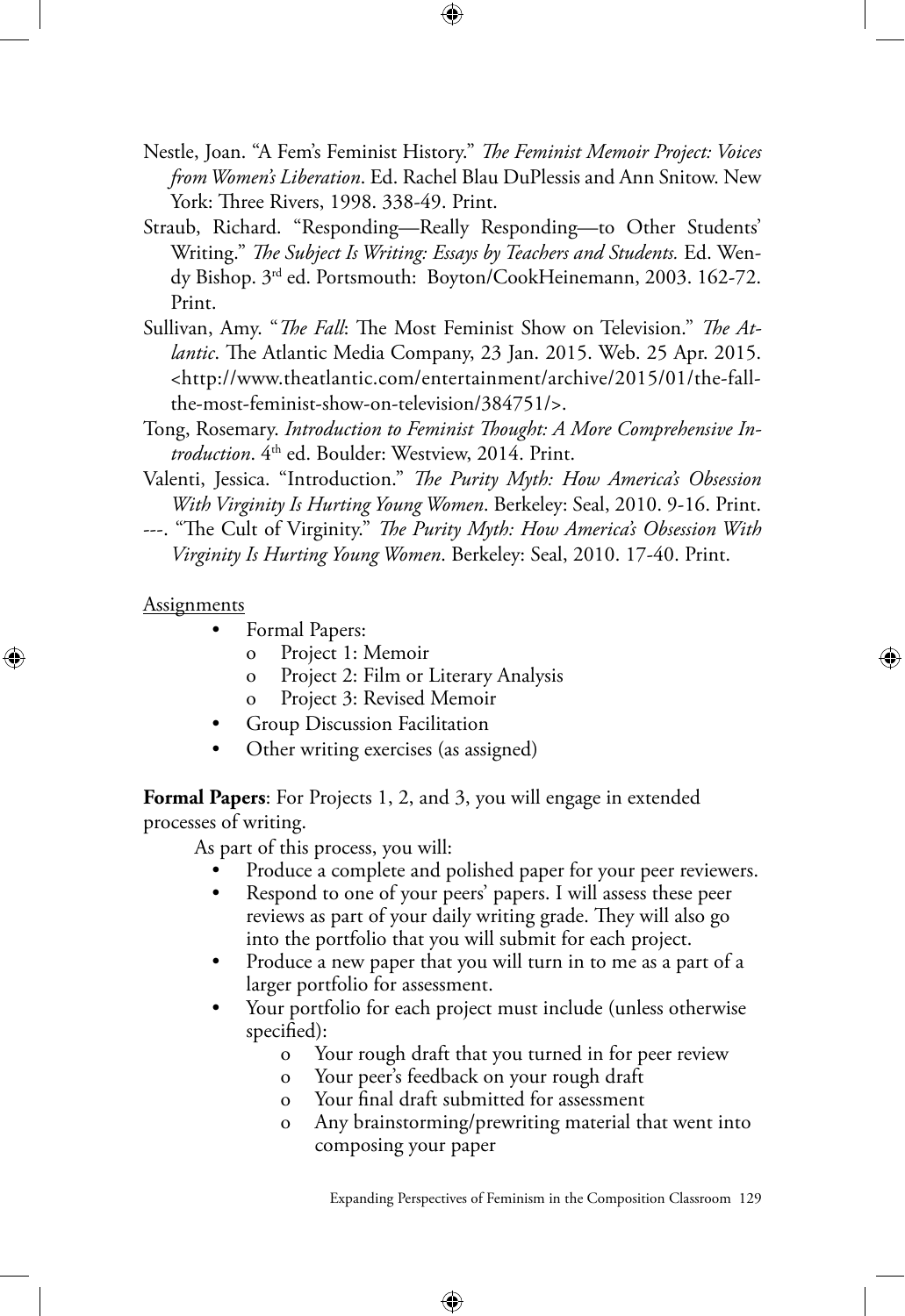**Group Discussion Facilitation**: In order to facilitate discussion and help you and the class work through a particular reading, you will choose one text (including any visual texts) from the course schedule on which to give a brief (8-10 minute) presentation and facilitate class discussion by posing several questions to get discussion going. While what you do with this presentation is relatively open, it is usually useful to summarize the reading, offering what you think are the author's main or most important points, and describe how the reading engages with feminism or feminist thinking more generally. You should also pose 2 to 3 questions to the class that you think we should talk about further. If you'd like, you may incorporate multimedia into your presentation. You may also think about one or all of the following while considering your presentation:

⊕

- How the readings relate to earlier material from this class
- What you find most/least useful in the piece—intellectually, politically, or personally
- Why you agree/disagree with an author's approach, argumentation, or evidence
- How the text may shed light on a current issue involving gender, sexuality, or feminism

⊕

#### My Responses to Your Work

⊕

I will assess each assignment for completeness and thoughtfulness based on the criteria laid out in the assignment sheet. In addition, I will provide comments for most assignments, both in the form of marginal comments and, for each of the major assignments, in a letter-type document at the end of your assignment. My comments will be formative; in other words, I will ask questions, identify areas for further development, and attempt to provoke your thinking regarding the major elements and issues of the text. I will also pay attention to the surface features of the text (grammar, punctuation, spelling, etc.); however, these sentence-level concerns will not be my primary focus. Overall, I aim to point out (1) problems where the text isn't working for the current writing situation and (2) general problems and patterns that require your attention. I do expect that as you continue to receive my feedback throughout the semester, your self-editing skills will improve as you comb your texts with these problems and patterns in mind.

### Course Schedule

Listed under each day are the readings that we will discuss that day and, if any, the assignment that is due for that day. Read the text(s) before coming to class, unless there is an asterisk (\*) by it; those we will be reviewing in class.

⊕

Abbreviation: TSIS = *They Say, I Say*

130 *Composition Studies*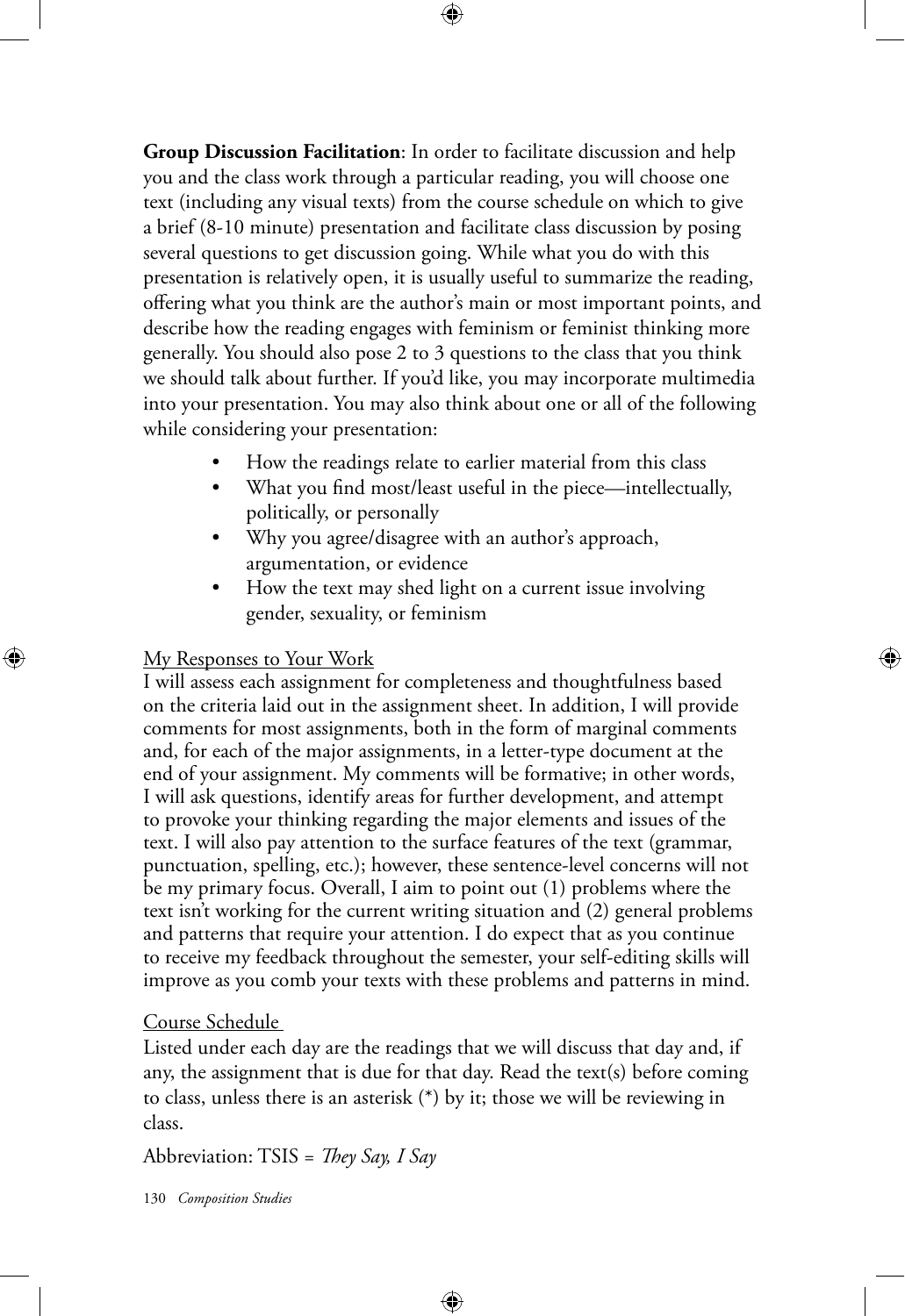# **Week 1: What is Feminism?**

#### Day 1

Introductions to class and to each other; brief overview of history of feminism(s) Tong, chapter 1 Badinter

 $\bigoplus$ 

#### Day 2

History of feminism(s) continued NO CLASS: TSIS "Entering Class Discussions" (163-6) View *Makers: Women Who Make America*, episodes 1 and 2 Writing assignment: 1.5-2 page response on *Makers* (due Week 1, Day 3)

#### Day 3

History and introduction to memoir assignment Mohanty, "Introduction" hooks, "Black Women and Feminism," "Coming to Voice," and "Writing Autobiography" TSIS, "The Art of Summarizing" (30-41)

### **Week 2: Personal Narrative/Coming to Voice**

#### Day 1

⊕

Lim Nestle Caitlin Moran, "I Am a Feminist!"

#### Day 2

Martin Gay, "Introduction," "Bad Feminist: Take One" and "Bad Feminist: Take Two" Adichie\*

⊕

# Day 3

hooks, "Beauty Within and Without" Caitlin Moran, "I Am Fat!" Makkai\*

# **Week 3: Intersectionality and Positionality**

Day 1

hooks, "Global Feminism" and "Race and Gender" Gay, "Peculiar Benefits" TSIS, "'Ain't So/Is Not'" (121-8) Lyiscott\*

 $\bigoplus$ 

Day 2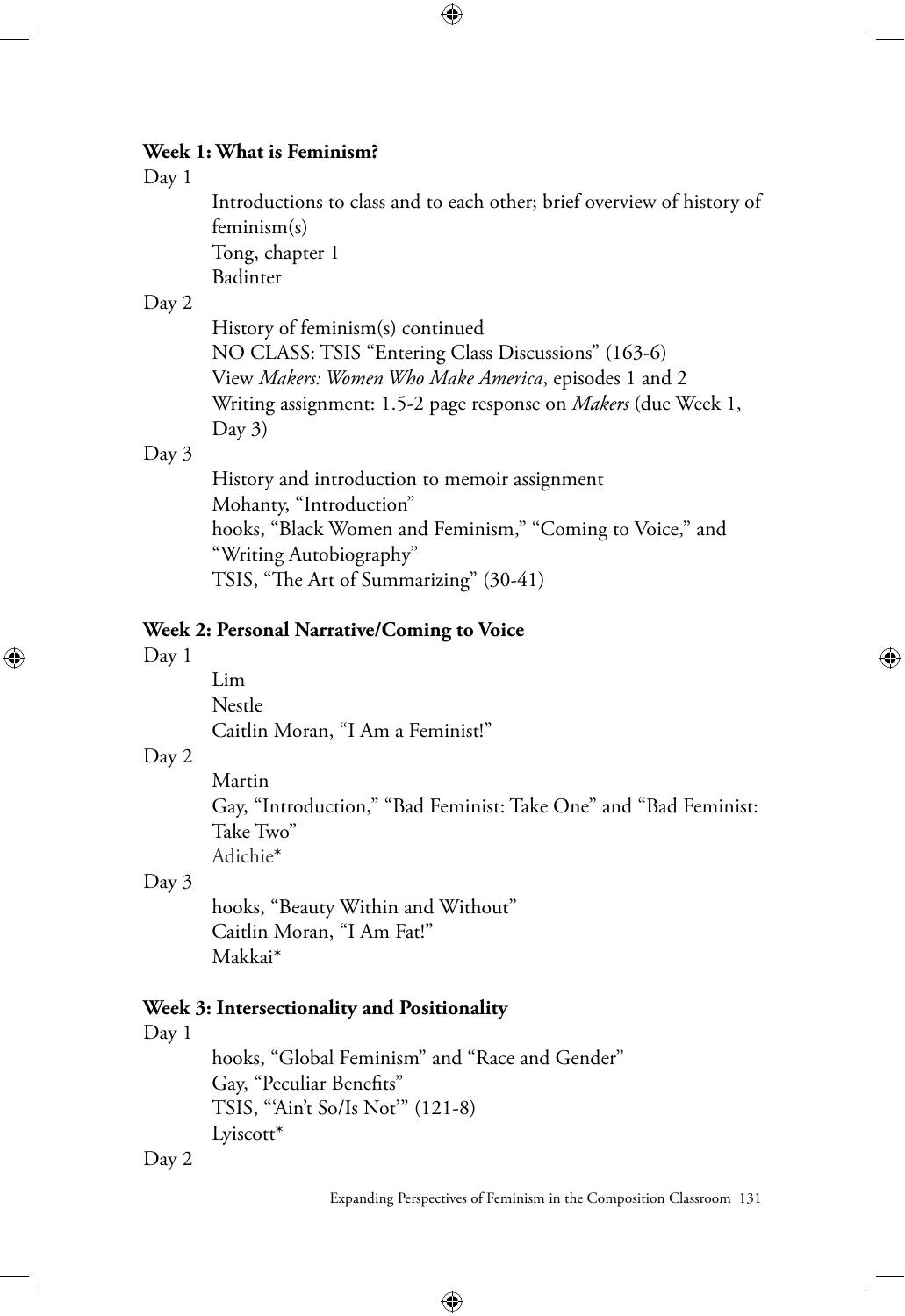Straub Peer review (draft of memoir due)

# Day 3

Memoir due Introduction to literary/film analysis assignment View *Miss Representation*\*

# **Week 4: Representation**

#### Day 1

TSIS, "Entering Conversations about Literature" (184-201) Chopin

⊕

 $\bigoplus$ 

#### Day 2

Gay, "Girls, Girls, Girls" Bell View episode of *Girls*\*

#### Day 3

Mohanty, "Under Western Eyes" Lahiri

# **Week 5: Gender, Sexuality, and Codes of Social Behavior**

### Day 1

⊕

Ahmed Friedan, from *The Feminine Mystique* View *The Hours*\*

### Day 2

Sullivan View episode of *The Fall*\* Peer review (draft of literary/film analysis due)

# Day 3

Literary/film analysis due Introduce revised memoir assignment View *Half the Sky*\*

#### **Week 6: Reactions against Feminism**

#### Day 1

*Half the Sky* discussion (continued) Bhatia

# Day 2

Valenti TSIS, "Yes/No/Okay/But: Three Ways to Respond" (55-67)

 $\bigoplus$ 

# Day 3

132 *Composition Studies*